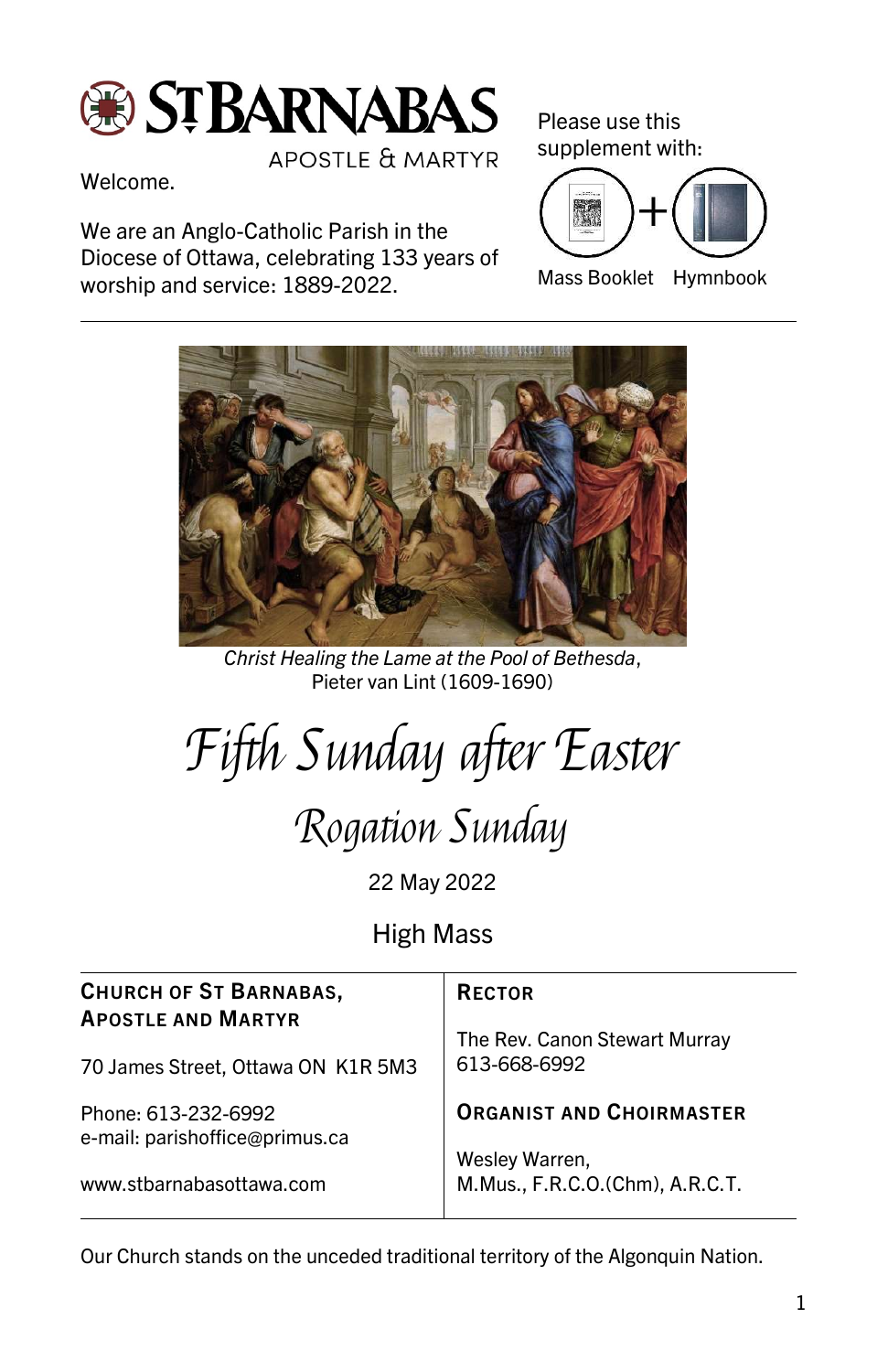Organ Prelude

Pastoral **Herbert Sumsion (1899-1995)** 

Mass Setting

Missa Brevis (based on Orlando di Lasso)

Walter MacNutt (1910-1996)

(Gloria and Creed – Merbecke)

# THE GATHERING OF THE COMMUNITY

## Opening Hymn with Asperges

102 Let us with a gladsome mind v.1-4

Introit Proper

He hath heard my voice out of his holy temple, alleluia : and my complaint hath come before him, it hath entered even into his ears, alleluia, alleluia. Ps. I will love thee, O Lord my strength : the Lord is my stony rock, my fortress, and my saviour. Glory be … He hath heard ...

| Salutation     |     |
|----------------|-----|
| Kyrie & Gloria | p.2 |

### Collect

Merciful God, you have prepared for those who love you riches beyond imagination. Pour into our hearts such love toward you, that we, loving you above all things, may obtain your promises, which exceed all that we can desire; through Jesus Christ our Lord, who is alive and reigns with you and the Holy Spirit, one God, now and for ever. Amen.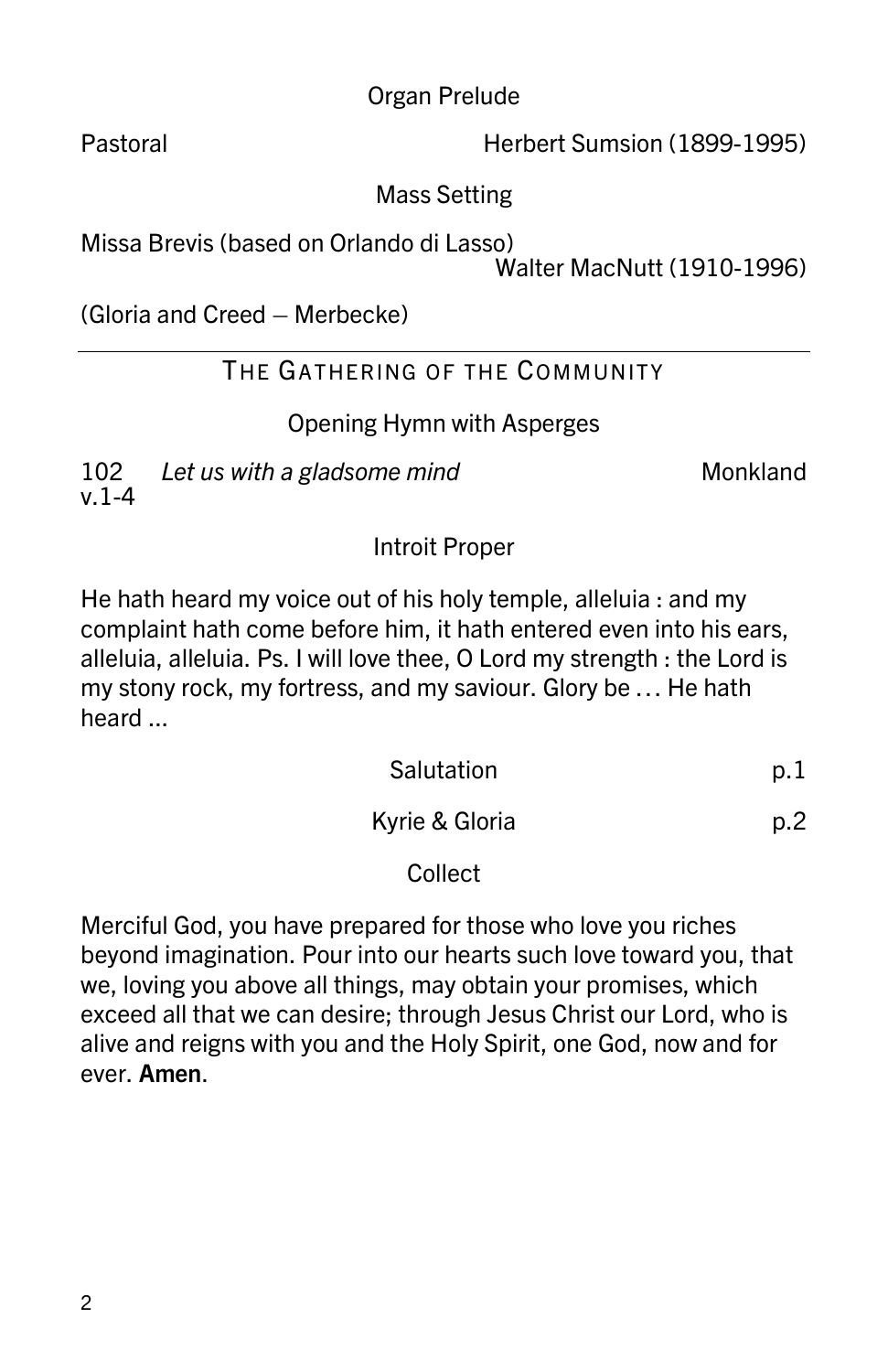# THE LITURGY OF THE WORD

## First Reading

## Acts 16:9-15

During the night Paul had a vision: there stood a man of Macedonia pleading with him and saying, "Come over to Macedonia and help us." When he had seen the vision, we immediately tried to cross over to Macedonia, being convinced that God had called us to proclaim the good news to them. We set sail from Troas and took a straight course to Samothrace, the following day to Neapolis, and from there to Philippi, which is a leading city of the district of Macedonia and a Roman colony. We remained in this city for some days. On the sabbath day we went outside the gate by the river, where we supposed there was a place of prayer; and we sat down and spoke to the women who had gathered there. A certain woman named Lydia, a worshipper of God, was listening to us; she was from the city of Thyatira and a dealer in purple cloth. The Lord opened her heart to listen eagerly to what was said by Paul. When she and her household were baptized, she urged us, saying, "If you have judged me to be faithful to the Lord, come and stay at my home." And she prevailed upon us.

The Word of the Lord Thanks be to God.

### Psalm 67

### Deus misereatur.

- GOD be merciful unto us, and bless us, / and show us the light of his countenance, and be merciful unto us;
- That thy way may be known upon earth, / thy saving health among all nations.
- Let the people praise thee, O God; / yea, let all the people praise thee.
- O LET the nations rejoice and be glad; / for thou shalt judge the folk righteously, and govern the nations upon earth.
- Let the people praise thee, O God; / yea, let all the people praise thee.
- THE earth hath brought forth her increase; / and God, even our own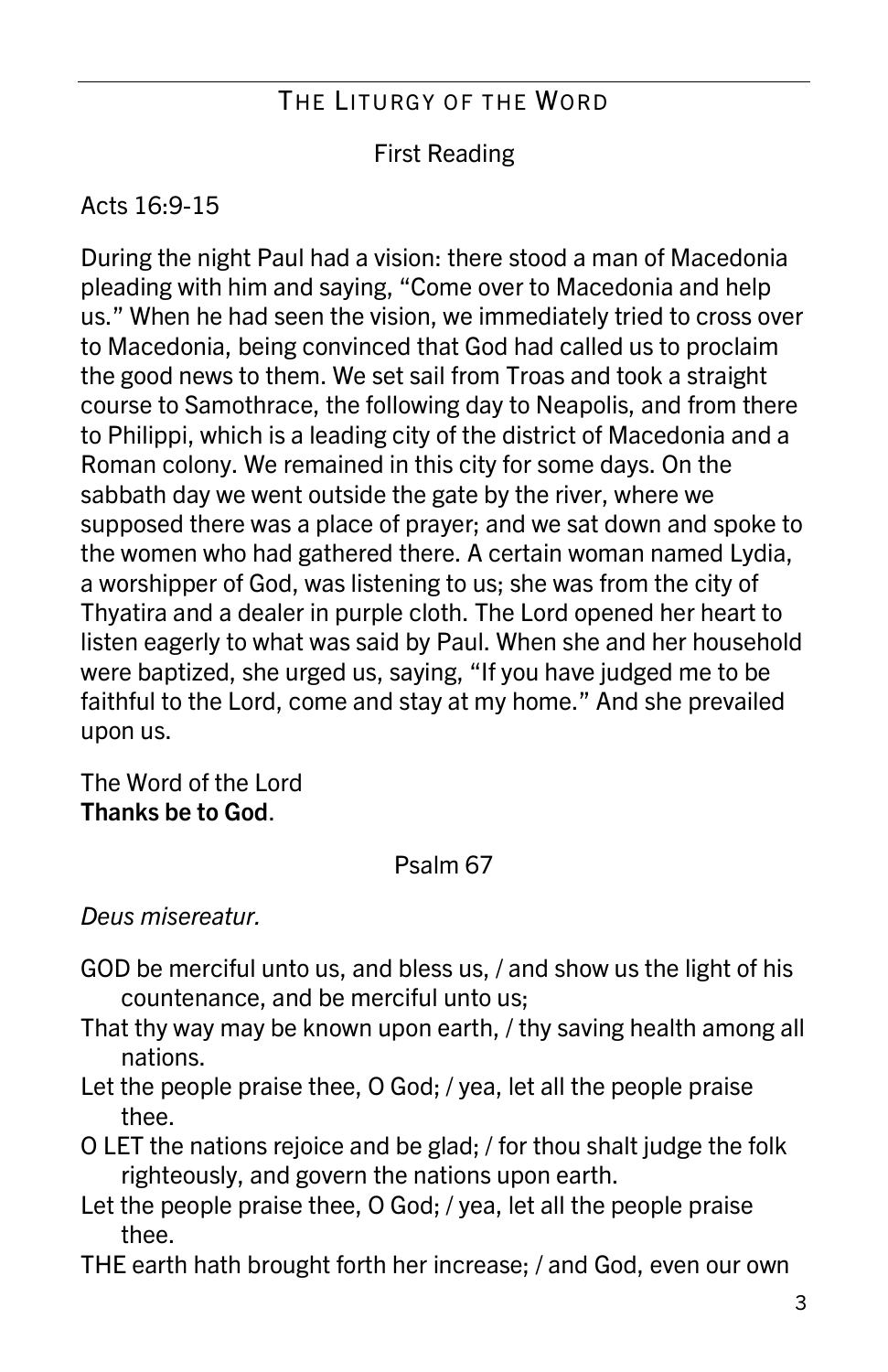God, shall give us his blessing. God shall bless us; / and all the ends of the world shall fear him.

#### Second Reading

Revelation 21:10, 22-22:5

And in the spirit, an angel carried me away to a great, high mountain and showed me the holy city Jerusalem coming down out of heaven from God. I saw no temple in the city, for its temple is the Lord God the Almighty and the Lamb. And the city has no need of sun or moon to shine on it, for the glory of God is its light, and its lamp is the Lamb. The nations will walk by its light, and the kings of the earth will bring their glory into it. Its gates will never be shut by day – and there will be no night there. People will bring into it the glory and the honour of the nations. But nothing unclean will enter it, nor anyone who practises abomination or falsehood, but only those who are written in the Lamb's book of life. Then the angel showed me the river of the water of life, bright as crystal, flowing from the throne of God and of the Lamb through the middle of the street of the city. On either side of the river is the tree of life with its twelve kinds of fruit, producing its fruit each month; and the leaves of the tree are for the healing of the nations. Nothing accursed will be found there any more. But the throne of God and of the Lamb will be in it, and his servants will worship him; they will see his face, and his name will be on their foreheads. And there will be no more night; they need no light of lamp or sun, for the Lord God will be their light, and they will reign forever and ever.

The Word of the Lord Thanks be to God.

Gradual Hymn

308 We plough the fields, and scatter The Wir pflügen

Gradual Proper

Alleluia. Alleluia. *W*. O give thanks unto the Lord, for he is gracious : and his mercy endureth for ever. Alleluia.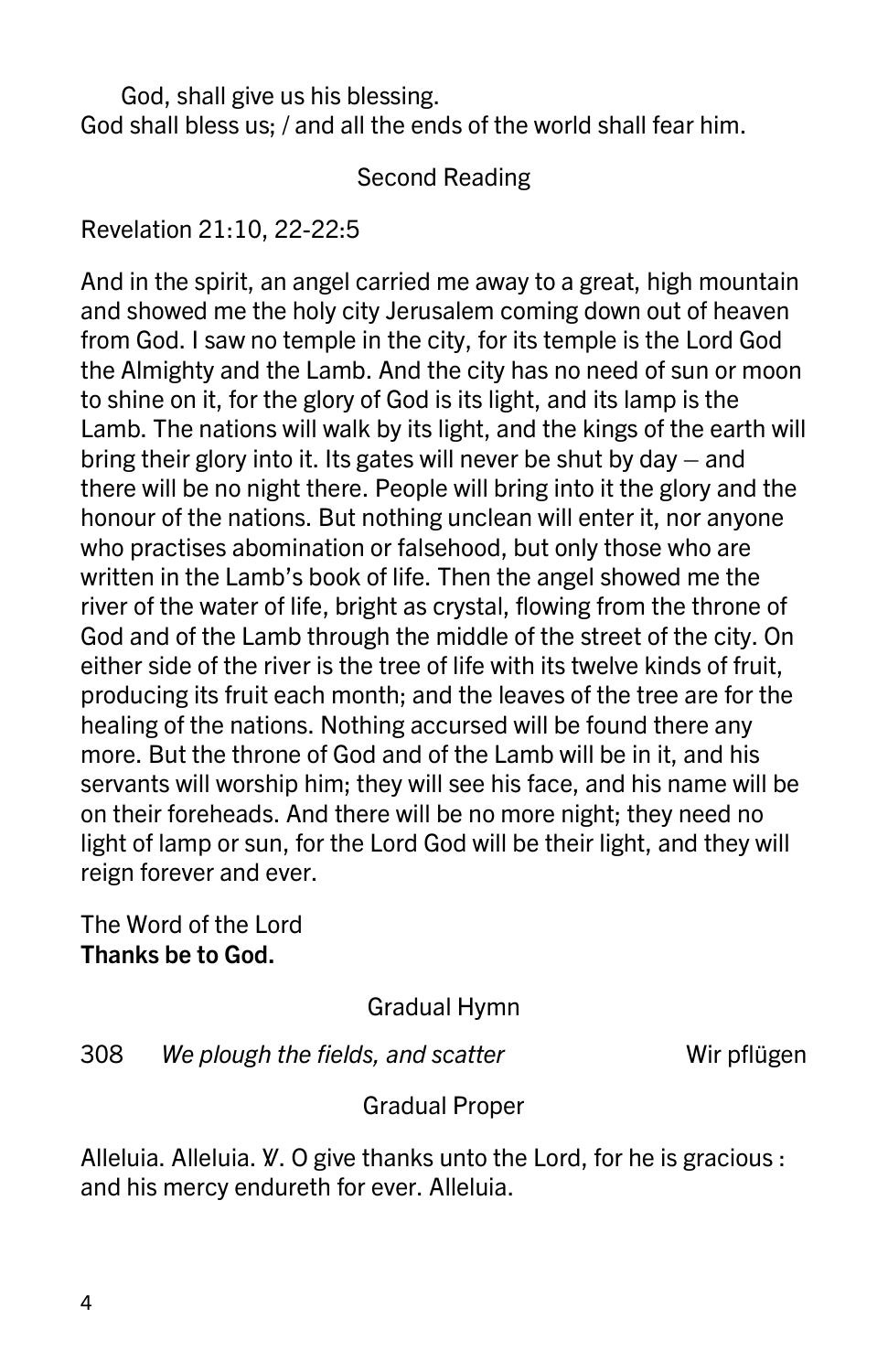## Gospel

John 5:1-9

The Lord be with you.

### And with thy spirit.

✠ The Holy Gospel is written in the fifth chapter of the Gospel of our Lord Jesus Christ according to St John, beginning at the first verse. Glory be to thee, O Lord.

After this there was a festival of the Jews, and Jesus went up to Jerusalem. Now in Jerusalem by the Sheep Gate there is a pool, called in Hebrew Bethzatha, which has five porticoes. In these lay many invalids – blind, lame, and paralyzed. One man was there who had been ill for thirty-eight years. When Jesus saw him lying there and knew that he had been there a long time, he said to him, "Do you want to be made well?" The sick man answered him, "Sir, I have no one to put me into the pool when the water is stirred up; and while I am making my way, someone else steps down ahead of me." Jesus said to him, "Stand up, take your mat and walk." At once the man was made well, and he took up his mat and began to walk. Now that day was a sabbath.

#### The Gospel of the Lord. Praise be to thee, O Christ.

| Sermon                           | <b>Fr Stewart Murray</b> |
|----------------------------------|--------------------------|
| Creed                            | p. 5                     |
| Prayers of the People            | p. 6                     |
| <b>Confession and Absolution</b> | pp. 6-8                  |
| <b>Offertory Proper</b>          |                          |

I will give great thanks unto the Lord with my mouth : and praise him among the multitude. For he shall stand at the right hand of the poor : to save his soul from unrighteous judges, alleluia.

Offertory Hymn

721 All things bright and beautiful The Manus All things bright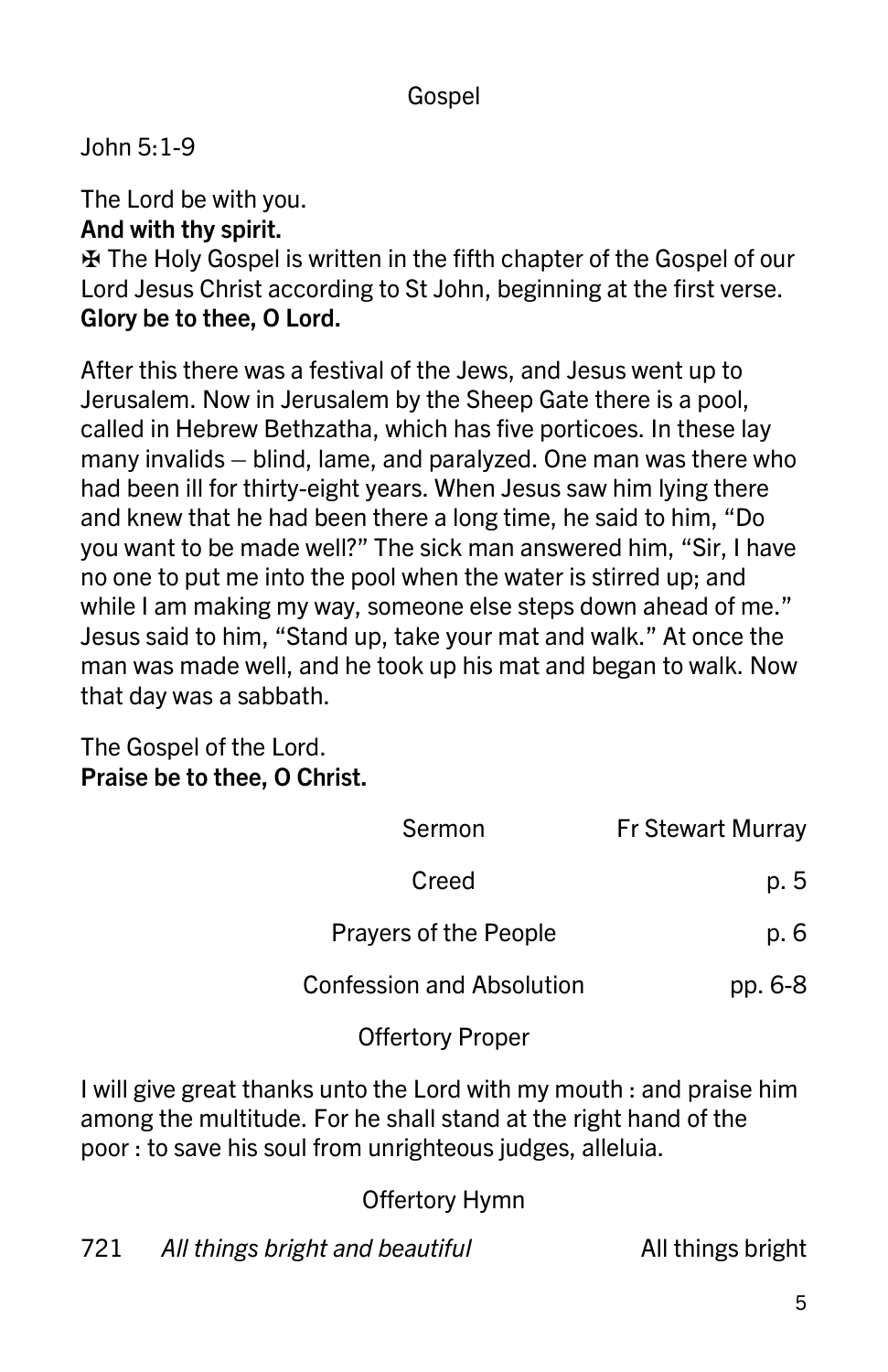God of glory, accept all we offer you this day, and bring us to that eternal city of love and light, where Christ is King. We ask this in his name. Amen.

| THE CANON OF THE MASS     |           |
|---------------------------|-----------|
| <b>Eucharistic Prayer</b> | pp. 10-12 |
| <b>Proper Preface</b>     | p. 10     |

BUT chiefly are we bound to praise thee for the glorious Resurrection of thy Son Jesus Christ our Lord: for he is the very Paschal Lamb, which was offered for us, and hath taken away the sin of the world; who by his death hath destroyed death, and by his rising to life again hath restored to us everlasting life.

| <b>Sanctus and Benedictus</b> | p. 10 |
|-------------------------------|-------|
| The Lord's Prayer             | p. 15 |
| The Fraction and Pax          | p. 15 |
| Agnus Dei                     | p. 16 |

Communion Proper

Ask, and it shall be given unto you; seek, and ye shall find : knock, and it shall be opened unto you. For every one that asketh, receiveth, and he that seeketh findeth : and to him that knocketh, it shall be opened, alleluia.

Music at Communion

| King Jesus hath a garden - Dutch trad. Carol | arr. Charles Wood |
|----------------------------------------------|-------------------|
|----------------------------------------------|-------------------|

Prayer after Communion

Father, you restored us to life by raising your Son from death. May we who receive this sacrament always be strengthened to do your will, in the name of Jesus Christ the risen Lord. Amen.

Thanksgiving and Dismissal pp.16-18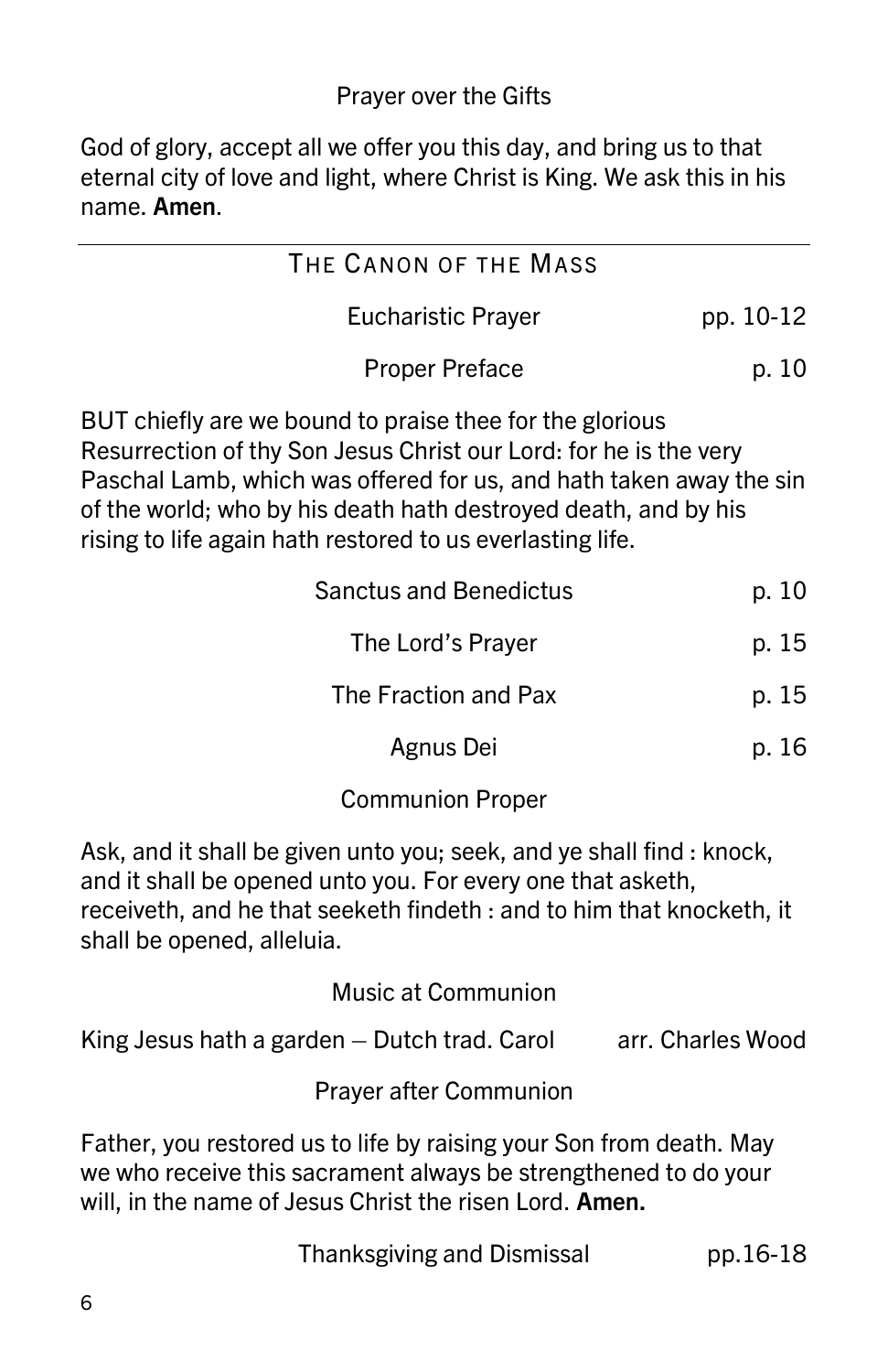Post-Communion Hymn

305 Now thank we all our God Nun Danket

Regina Coeli p. 24

Organ Postlude

Marche triomphale on "Nun danket alle Gott" (Op. 65) Sigfrid Karg-Elert (1877-1933)

Cantor: Brian Wehrle

### NOTES AND NOTICES

You are cordially invited to join in the Celebration of Her Majesty the Queen's Platinum Jubilee on Sunday June 5<sup>th</sup> at 7pm. The Choir of St. Barnabas will be joined by the Choir of St Matthew's Ottawa for Solemn Evensong to help celebrate this wonderful event. Our guest preacher will be The Rt Rev. Peter Coffin, retired Bishop of Ottawa and former Bishop Ordinary of the Canadian Armed Forces. Music for the service includes:

Zadok the Priest – G.F. Handel Magnificat and Nunc Dimittis in B-flat major – C.V. Stanford Old Hundredth – arr. R. Vaughan Williams Psalm 150 – C.V. Stanford

Due to ongoing Pandemic restrictions, please preregister at parishoffice@primus.ca

### **UPCOMING SERVICES**

Tuesday, May 24

9:30 am: Morning Prayer 10:00 am: Mass, Book of Common Prayer

Thursday, May 26

12:15 pm: Mass, Book of Common Prayer